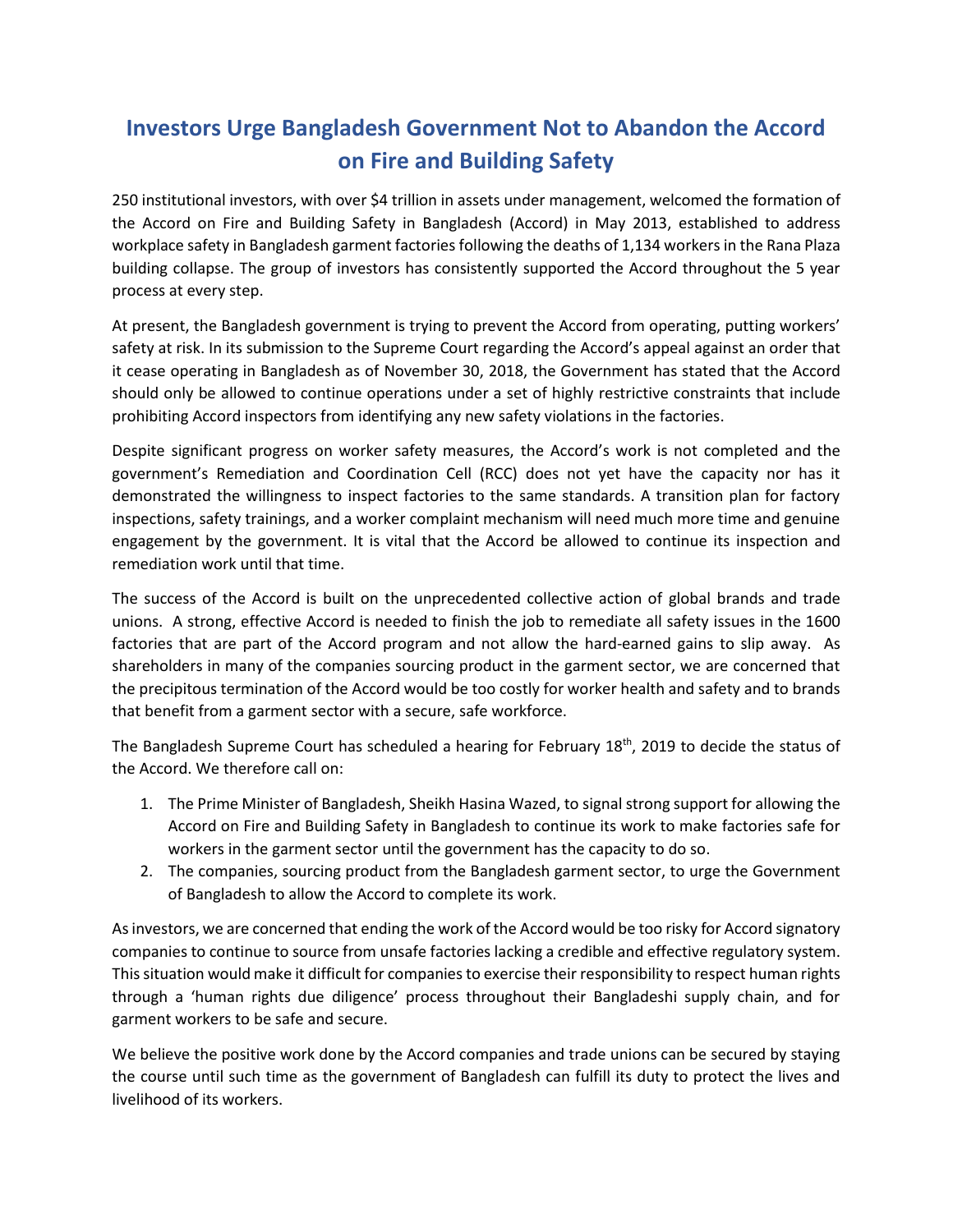Total number of investor signatories: 190

Total AUM: over \$3.1 trillion USD

Signatories:

| Mercy Investment Services, Inc.                                                   |
|-----------------------------------------------------------------------------------|
| Midat Cyclops, FP                                                                 |
| Midwest Coalition Responsible Investment                                          |
| Mirova                                                                            |
| Missionary Oblates of Mary Immaculate                                             |
| <b>MN</b>                                                                         |
| Mount St Scholastica                                                              |
| <b>MP Pension</b>                                                                 |
| <b>Natural Investments</b>                                                        |
| <b>NEI Investments</b>                                                            |
| Nest Sammelstiftung, Switzerland                                                  |
| New York City Office of the Comptroller                                           |
| Newground Social Investment                                                       |
| <b>NN Investment Partners</b>                                                     |
| Noah & Tamara Arnow Account                                                       |
| Noah A. 2001 Irrevocable Trust                                                    |
| North American Province of the Congregation of Our<br>Lady of the Cenacle         |
| North East Scotland Pension Fund                                                  |
| NorthStar Asset Management, Inc.                                                  |
| Northwest Coalition for Responsible Investment                                    |
| Our Lady of Victory Missionary Sisters                                            |
| Pax World Funds                                                                   |
| Pensions Caixa 30                                                                 |
| Pensionskasse Basel-Stadt, Switzerland                                            |
| Pensionskasse Bühler AG Uzwil, Switzerland                                        |
| Pensionskasse Caritas                                                             |
| Pensionskasse der Stadt Winterthur, Switzerland                                   |
| Pensionskasse Römisch-katholische Landeskirche des<br>Kantons Luzern, Switzerland |
|                                                                                   |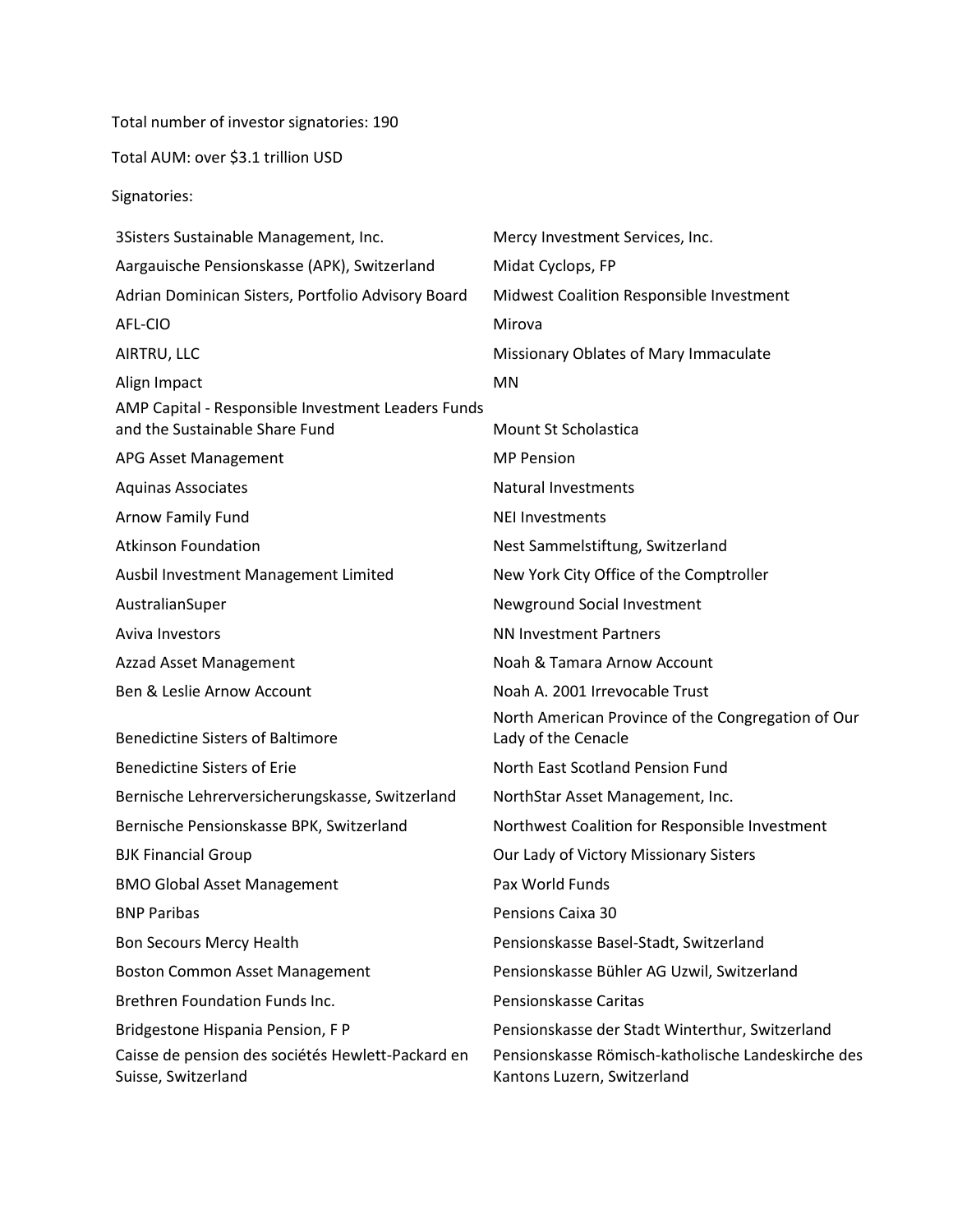| Caisse de pensions de l'Etat de Vaud (CPEV),<br>Switzerland                                      | Pensionskasse SRG SSR, Switzerland                                    |
|--------------------------------------------------------------------------------------------------|-----------------------------------------------------------------------|
| Caisse de pensions ECA-RP, Switzerland                                                           | Pensionskasse Stadt Luzern, Switzerland                               |
| Caisse de prév. des Fonctionnaires de Police & des<br>Etablissements Pénitentiaires, Switzerland | Pensionskasse Unia, Switzerland                                       |
| Caisse de Prévoyance de l'Etat de Genève (CPEG),<br>Switzerland                                  | Peter & Kathi Arnow Account                                           |
| Caisse de Prévoyance des Interprètes de Conférence<br>(CPIC), Switzerland                        | Prévoyance Santé Valais (PRESV), Switzerland                          |
| Caisse intercommunale de pensions (CIP),<br>Switzerland                                          | prévoyance.ne, Switzerland                                            |
| Caisse paritaire de prévoyance de l'industrie et de la<br>construction (CPPIC), Switzerland      | Priests of the Sacred Heart, US Province                              |
| <b>CANDRIAM</b>                                                                                  | Principled Investing LLC                                              |
| CAP Prévoyance, Switzerland                                                                      | Profelia Fondation de prévoyance, Switzerland                         |
| CC.OO (COMISIONES OBRERAS)                                                                       | Prosperita Stiftung für die berufliche Vorsorge,<br>Switzerland       |
| CCAP Caisse Cantonale d'Assurance Populaire,<br>Switzerland                                      | Providence St. Joseph Health                                          |
| <b>CCOO</b>                                                                                      | Red Barn Group                                                        |
| <b>CCOO Aviles</b>                                                                               | Region VI Coalition for Responsible Investment                        |
| CCOO de Asturias (Spain)                                                                         | <b>Responsible Sourcing Network</b>                                   |
| CCOO FP                                                                                          | Retraites Populaires, Switzerland                                     |
| <b>CCOO INDUSTRIA</b>                                                                            | Reynders, McVeigh Capital Management                                  |
| Church of Sweden                                                                                 | Robert F. Kennedy Human Rights                                        |
| Church of the Brethren Benefit Trust                                                             | RRSE (Regroupement pour la Responsabilité Sociale<br>des Entreprises) |
| CIEPP - Caisse Inter-Entreprises de Prévoyance<br>Professionnelle, Switzerland                   | School Sisters of Notre Dame Cooperative Investment<br>Fund           |
| Comité Syndical National de Retraite Bâtirente Inc.                                              | <b>School Sisters of St. Francis</b>                                  |
| Conference for Corporate Responsibility Indiana and                                              |                                                                       |
| Michigan                                                                                         | Servicios CCOO                                                        |
| Congregation of Holy Cross, Moreau Province                                                      | Seventh Generation Interfaith Coalition for<br>Responsible Investment |
| Congregation of Sisters of St. Agnes                                                             | SHARE (Shareholder Association for Research and<br>Education)         |
| Congregation of St. Joseph                                                                       | ShareAction                                                           |
| <b>Cordes Foundation</b>                                                                         | Sister of the Immaculate Heart of Mary, Immaculata,<br><b>PA</b>      |
| CorpGov.net                                                                                      | Sisters of Bon Secours, USA                                           |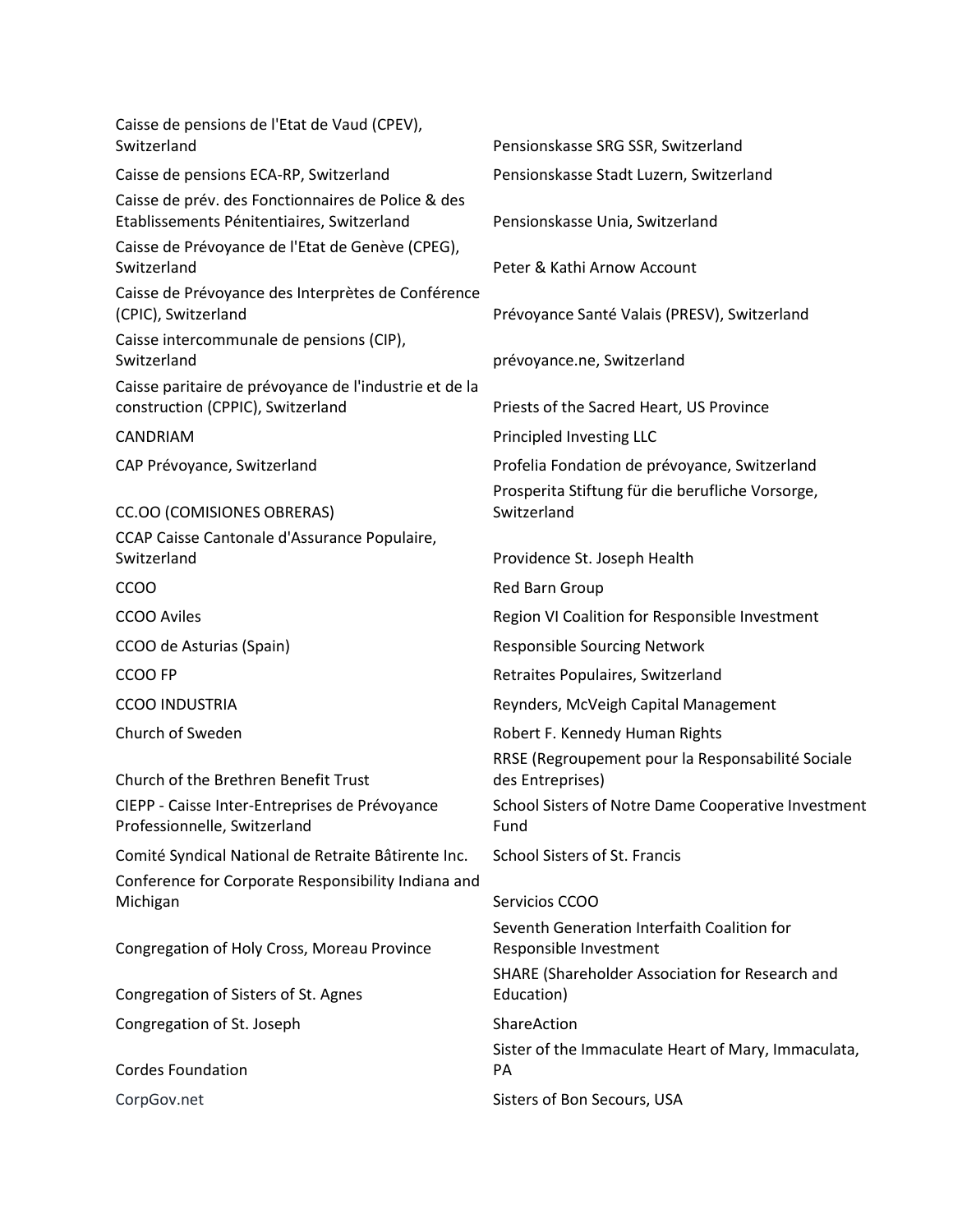| Dana Investment Advisors                                                        | Sisters of Charity of Saint Elizabeth                                |
|---------------------------------------------------------------------------------|----------------------------------------------------------------------|
| Daughters of Charity, Province of St. Louise                                    | Sisters of Charity of St. Vincent de Paul of New York                |
| <b>Dignity Health</b>                                                           | Sisters of Charity, Halifax                                          |
| Domini Impact Investments LLC                                                   | Sisters of Notre dame de Namur Base Communities                      |
| Dominican Sisters ~ Grand Rapids                                                | Sisters of Providence - MJP                                          |
| Dominican Sisters of Hope                                                       | Sisters of Saint Joseph of Chestnut Hill, Philadelphia,<br><b>PA</b> |
| Dominican Sisters of Sparkill                                                   | Sisters of St. Dominic of Amityville                                 |
| <b>Earth Equity Advisors</b>                                                    | Sisters of St. Dominic of Blauvelt, New York                         |
| <b>Edgewater Financial Products</b>                                             | Sisters of St. Dominic/Racine Dominicans                             |
| Eli Arnow Account                                                               | Sisters of St. Francis Charitable Trust - Dubuque                    |
| <b>Elyse Arnow Account</b>                                                      | Sisters of St. Francis of Philadelphia                               |
| <b>ERAFP</b>                                                                    | Sisters of St. Joseph of Boston                                      |
| Etablissement Cantonal d'Assurance (ECA VAUD),                                  |                                                                      |
| Switzerland                                                                     | Sisters of St. Joseph of Springfield                                 |
| Ethos Foundation, Switzerland                                                   | Sisters of St. Joseph, Philadelphia                                  |
| <b>Everence and the Praxis Mutual Funds</b>                                     | Sisters of the Good Shepherd                                         |
| Figure 8 Investment Strategies                                                  | Sisters of the Holy Cross                                            |
| <b>First Affirmative Financial Network</b>                                      | Sisters of the Humility of Mary                                      |
| Fondation de la métallurgie vaudoise du bâtiment<br>(FMVB), Switzerland         | <b>Sisters of the Precious Blood</b>                                 |
| Fondation de prévoyance Artes & Comoedia,<br>Switzerland                        | Sisters of the Presentation of the BVM of Aberdeen SD                |
| Fondation de prévoyance du Groupe BNP PARIBAS en                                |                                                                      |
| Suisse, Switzerland                                                             | Sonen Capital                                                        |
| Fondation Leenaards, Switzerland                                                | <b>SRIC</b>                                                          |
| Fondo De Pensiones Empleados Telefonica                                         | St. Galler Pensionskasse, Switzerland                                |
| Fondo Empleados de Telefónica                                                   | St. Mary's Institute                                                 |
| Fonds de Prévoyance de CA Indosuez (Suisse) SA                                  | Stephen Whipp Financial                                              |
| Franciscan Sisters of Perpetual Adoration                                       | Stiftung Abendrot, Switzerland                                       |
| Fresh Pond Capital a division of Reynders, McVeigh<br><b>Capital Management</b> | <b>Storebrand Asset Management</b>                                   |
| <b>Friends Fiduciary Corporation</b>                                            | <b>Strathclyde Pension Fund</b>                                      |
| Greenvest                                                                       | Sustainable Value Investors                                          |
| Harper Arnow 2008 Trust                                                         | T'ruah: The Rabbinic Call for Human Rights                           |
| Hexavest                                                                        | Terre des hommes, Switzerland                                        |
| <b>High Noon Advisors</b>                                                       | <b>THB Asset Management</b>                                          |